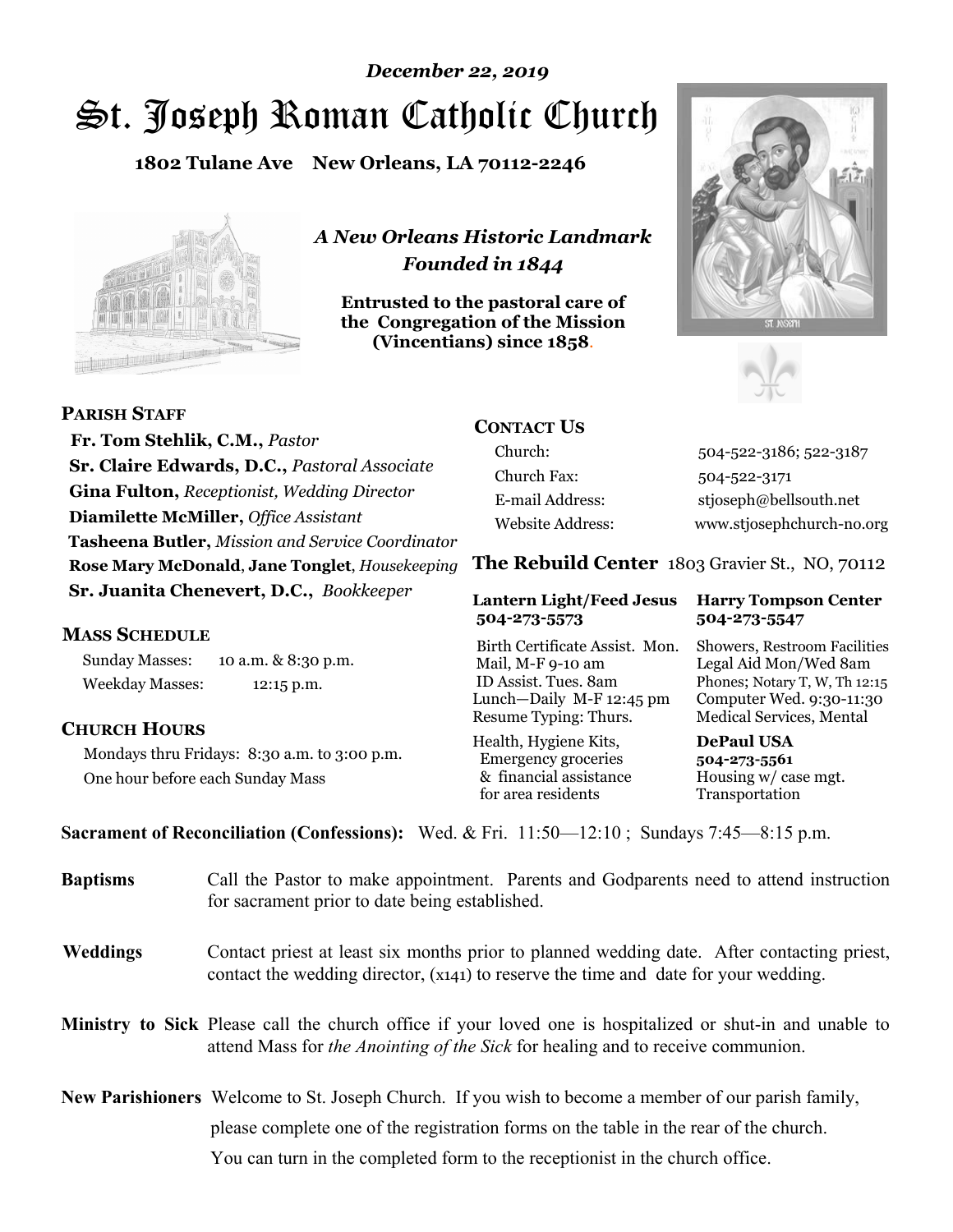# **Fourth Sunday of Advent December 22, 2019**



## **10:00 am St. Joseph Parishioners, Living & Deceased**

 **8:30 pm** *Patricia Butler +; Clarence Schlamp+; Joseph Morales, Jr. +; Pippy Sanders; Dr. Mathew Illicakl+*

| Monday, December 23, 2019-<br>12:10 p.m. Norby Dunn; Bernard & Donna Triche     | <b>READINGS FOR THE WEEK</b><br><i>Dec 22</i> , One in Faith $\#963$<br>Sunday, |
|---------------------------------------------------------------------------------|---------------------------------------------------------------------------------|
| Tuesday, December 24, 2019-                                                     | Mon.: Nm 24:2-7, 15-17; Ps 25; Mt 21:23-27                                      |
| 12:15 p.m. Parishioners & Benefactors                                           | Tuesday: Gn 49:2, 8-10; Ps 72; Mt 1:1-17                                        |
| Wednesday, December 25, 2019-                                                   | Wed.: Jer 23:5-8; Ps. 72; Mt 1:18-25                                            |
| 12:15 p.m. Parishioners, Living & Deceased                                      | Thurs: Jds 13:2-7, 24,25; Ps. 71: Lk 1:5-25                                     |
| Thursday, December 26, 2019—St. Stephen                                         | Friday: Is 7:10-14; Ps 24; Lk 1:26-38                                           |
| 12:15 p.m. Elderly & Infirmed Parish Members                                    | Sat.: Zep 3:14-18; Ps. 33; Lk 1:39-45                                           |
| Friday, December 27, 2019—St. John<br>12:15 p.m. Virginia Stehlik (birthday 91) | Sunday: Is 7:10-14; Psalm 24:1-6;<br>Rom 1:1-7; Mt 1:18-24                      |

#### **YOUR PRAYERS ARE ASKED FOR THE FOLLOWING PARISHIONERS , WHO ARE IN NEED OF HEALING:**

 Dorothy Alexander, Beatrice Augustin, Anthony Blaise, Clarke Bordelo, Lawrence & Mamie Brown, Angelle Campbell; John Caron, Julianna Chevalier; John & Kathleen Gebbia, Sylvia Daily-Powell, Joseph Delay, Terry Eggleston, Linda Elwood, Heather Faircloth, Frances Fiegler, Darrell & Ramona Ford, Donald Frazier, Mark Eiserloh, Shirley Gaither, Roselyn Hansen, Sarah Hollier-Watkins, Marvin Johnston, Jim Karam, Bill Kroetz, Ken Kussman, Nowell Lacking, Landy Lanza, James Leung, Andrew Marino, Sara Marino, Priscilla Martin, Karen McCoy, Hazel McMiller, Donna Moore, Maura O'Donovan, CHF, Tina Roderfeld, Irelia Robinson; Bernie Saul; Pippy Sanders, Louise Sonnier, Mel & Gaspar Schiro; Theard Simms, Fr. Tom Stehlik, CM, Malcolm Taylor, Jane Tonglet, Fritz & George Tripkovich, Georgiana Prevost, Marion Vaughn, Juanita Ware, Cathleen Ward, Warren Webster, Helen Wilson, Mary Willis, Lynn Williams, C & JA Slocum.

#### **SANCTUARY CANDLE AND MASS INTENTIONS**

 The Sanctuary Candle is burning this week to pray for the eternal rest of **Mr/Mrs. Paul Reynolds & Joseph Morales, Jr.**  To reserve a date to burn the Sanctuary Candle in memory of someone or for a special intention, please call the church office (522-3186). The Sanctuary Candle offering is \$15 for one week. The offering for Mass intentions is \$5.00 per Mass.

### **O Antiphons, 9 Days (Novena) before Christmas**

The "O" Antiphons have been sung since the 700 s. They accompany the *Magnificat* canticle of Evening Prayer from December 17-23, drawing from biblical imagery the messianic hopes for the coming of Christ.

**December 17** 

O Wisdom of our God Most High, guiding creation with power and love: come to teach us the path of knowledge!

#### **December 18**

O Leader of the House of Israel, giver of the Law to Moses on Sinai: come to rescue us with your mighty power!

#### **December 19**

O Root of Jesse's stem, sign of God's love for all his people: come to save us without delay!

#### **December 20**

O Key of David, opening the gates of God's eternal Kingdom: come and free the prisoners of darkness!

#### **December 21**

O Radiant Dawn, splendor of eternal light, sun of justice: come and shine on those who dwell in darkness and in the shadow of death. **December 22** 

O King of all nations and keystone of the Church: come and save man, whom you formed from the dust!

#### **December 23**

O Emmanuel, our King and Giver of Law: come to save us, Lord our God!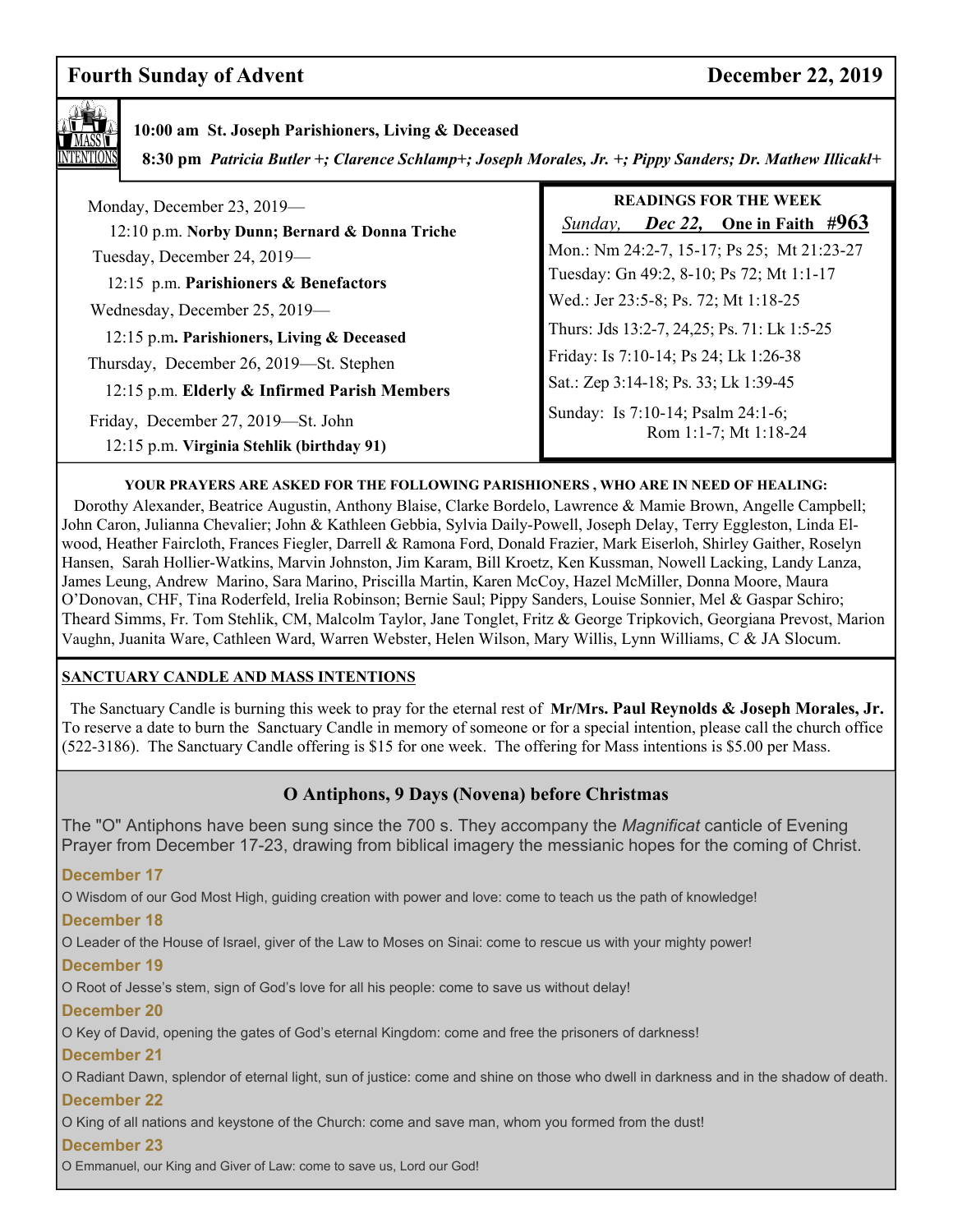**O King of all nations and keystone of the Church: come and save man, whom you formed from the dust!**

### *PARISH CALENDAR*

23 Dec. **Monday** Church Decorating and Dinner

**TREASURE & STEWARDSHIP**

 **Sunday, Dec. 15 ….….….....\$ 5,375.00** 

 *Thank you for your generosity!* 

24 Dec. **Tuesday** Vigil Mass **4 pm**; **Midnight** Mass (**11:30** music)

25 Dec. **Wednesday** Mass of Christmas Day (**10 am**)

 **Decorating Church for Christmas** Sign up after Mass to decorate on Monday, Dec 22 at 5 pm, and bring a side dish along with the meal that will be prepared and served after decorating. Come get in the Advent-Christmas spirit at SJC!

 Thank you to all who participated in the **Angel Tree Gift Program**, sponsored by the Marian Sodality for your generosity in providing Christmas gifts for all who needed a little help this year. Through you St. Joseph made Christmas a little brighter for 170 people!

 **Women's New Life Center Advent Baby Bottle Appeal** Pleases return your bottles and donations this Sunday or next. Thank you for praying for and supporting the sacred gift of life! God bless you!



# **Pope Francis'** *December* **Intention**

That every country take the measures necessary to prioritize the future of the very young, especially those who are suffering.

**Christmas Mass Schedule**   *December 24th 4 pm & Midnight (11:30 pm)* 

*December 25th 10 am* 

**CONGRATULATIONS to: Amy and Devin** 

 **On the Baptism of** *Anniston Keni*

# **TODAY'S READINGS**

**First Reading** — You will be given this sign: the virgin shall conceive and bear a son, and shall name him Emmanuel (Isaiah 7:10-14).

**Psalm** — Let the Lord enter; he is king of glory (Psalm 24).

**Second Reading** — God has called us to belong to Jesus Christ (Romans 1:1-7).

 **Gospel** — The son born of Mary shall be called Jesus, for he will save his people from their sins. He shall be Emmanuel, "God is with us" (Matthew 1:18-24).

# **SUMMONED BY GOD**

As Christmas draws near, Advent's scriptures lure us into a world of dreams, signs, wonders, and the miracle of the virgin birth. Too often we allow the great stories of our faith, the ones that are most familiar, simply to wash over us. Today's Gospel account of the events leading up to the birth of the Lord reads like a present-day soap opera. Yet Joseph's courage, even in the midst of what must have been an incredibly confusing time, provides a model for us. Each week, we are summoned by God to embrace the way of goodness and truth through the proclamation of God's holy word. Like Joseph, we are called to do as the Lord commands us. As we stand at the threshold of Christmas, let us have the courage to be open to whatever it is that the Lord will require of us as we celebrate the miracle of Bethlehem.

#### **CHARTER FOR THE PROTECTION OF CHILDREN AND YOUNG PEOPLE**

In response to the Charter for the Protection of Children and Young People from the United States Conference of Catholic Bishops, the Archdiocese of New Orleans continues to make the Hot Line available for anyone who has been hurt or sexually abused by anyone who works for the Church. The Hot Line continues to be available; the number is (504) 522-5019. In continuing our commitment to support and to heal, we invite and encourage individuals who have been hurt or sexually abused recently or in the past by clergy, religious or other employees of the Archdiocese to call our Hot Line and your message will be received confidentially by a mental health professional. Anyone can make a direct call during regular business hours to the Victims' Assistance Coordinator at (504) 861-6253.